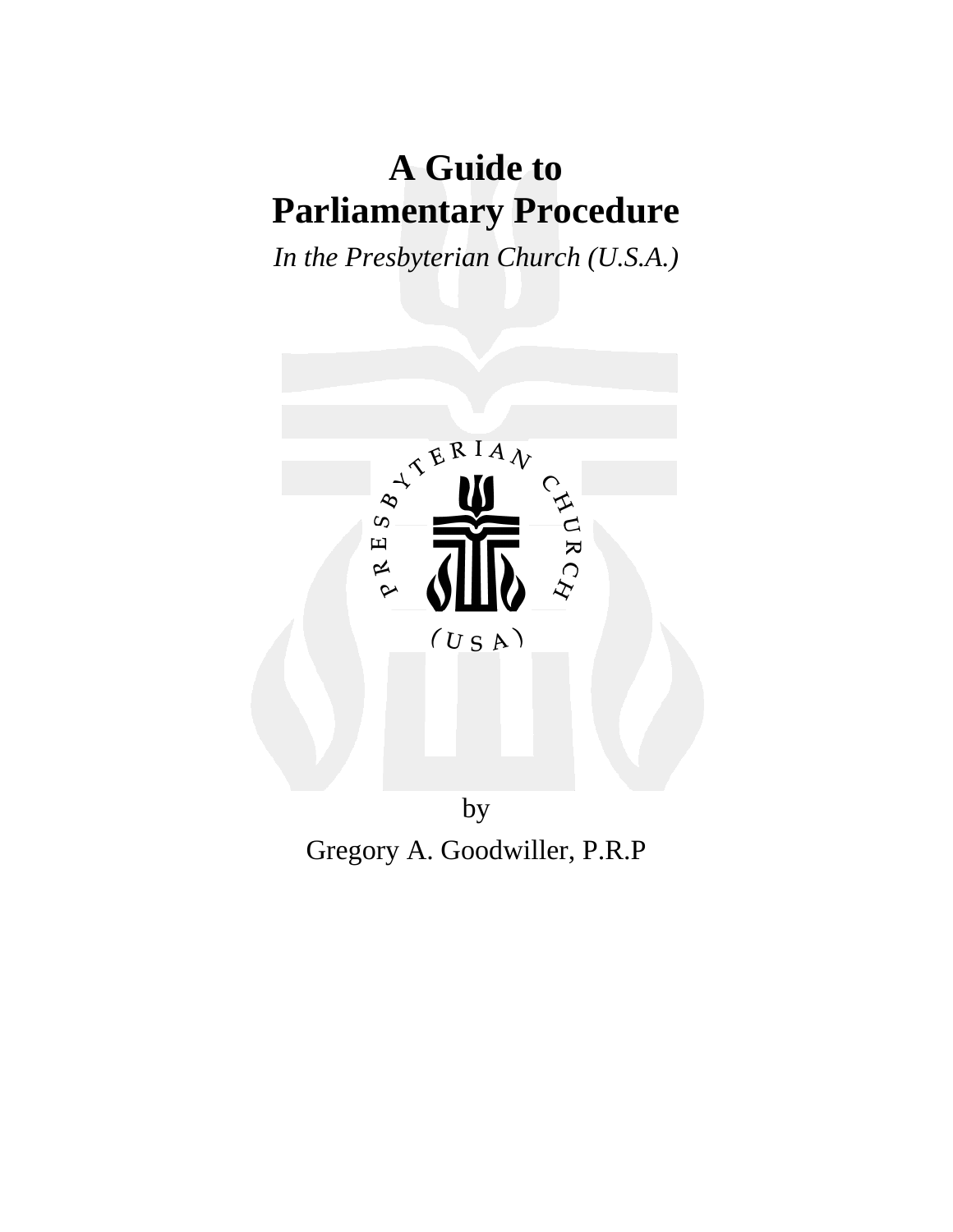Copyright  $@$  2014 by the Office of the General Assembly Presbyterian Church (U.S.A.)

No part of this publication may be reproduced, stored in a retrieval system or transmitted in any form or by any means, electronically, mechanically, photocopying, recording, or otherwise (brief quotations used in magazine or newspaper reviews excepted), without the prior permission of the publisher.

The sessions, presbyteries, and synods of the Presbyterian Church (U.S.A.) may use sections of this publication without receiving prior written permission from the publisher.

Printed in the United States of America

Additional copies available from Presbyterian Distribution Services (PDS) 100 Witherspoon Street, Louisville, KY 40202-1396, by calling 1-800-524-2612 (PDS)

**Please specify PDS order #OGA-14-070**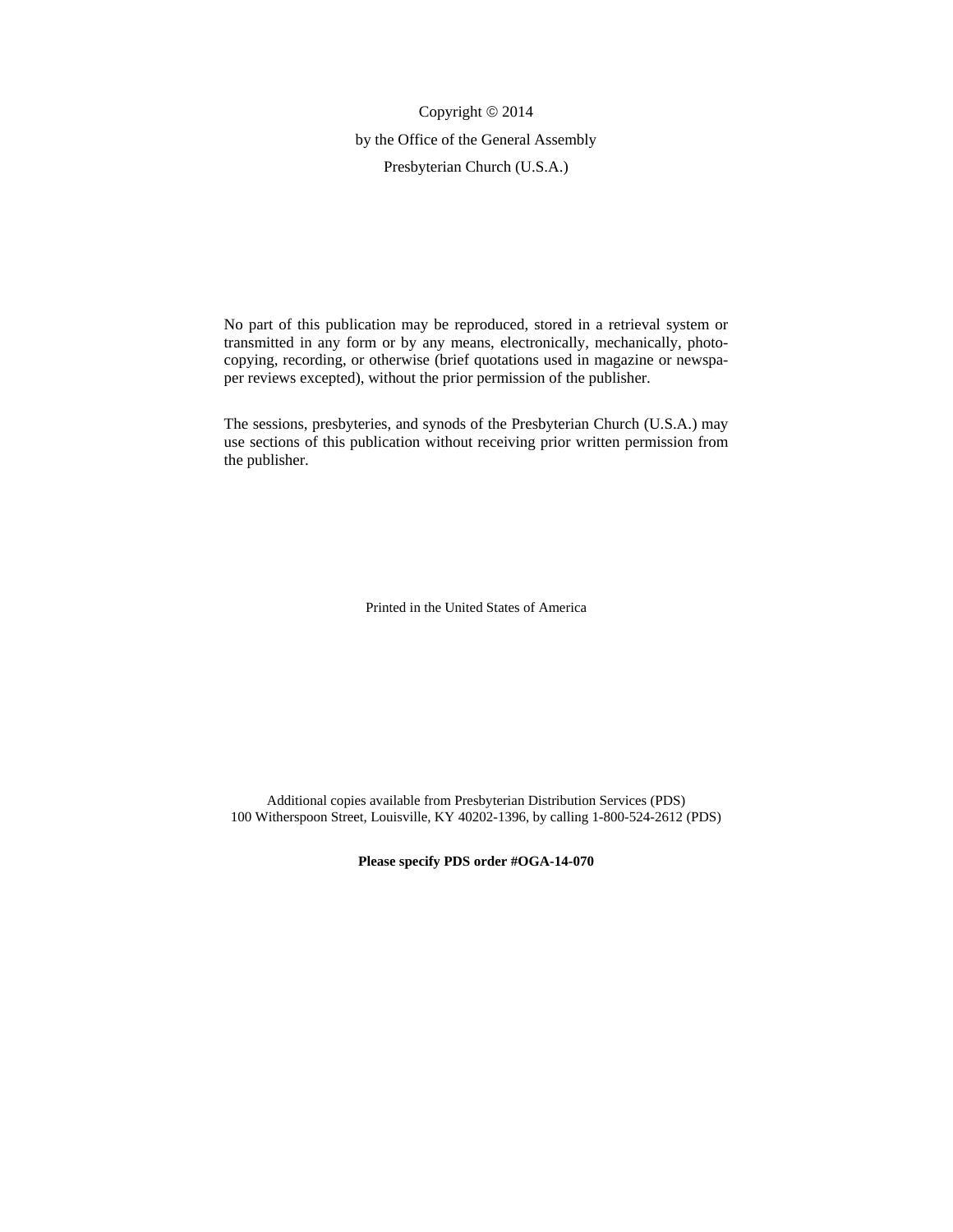# **SECTION 1: INTRODUCTION AND PRELIMINARY CONCEPTS**

Section F-1.0401 of the Foundations of Presbyterian Polity in the *Book of Order* (quoting Rom. 12:2) states that in its life and work, "the Church" seeks 'not [to] be conformed to this world, but [to] be transformed by the renewing of [our] minds, so that [we] may discern what is the will of God—what is good and acceptable and perfect.'" Section F-3.0205 goes on to say that in our church body, "decisions shall be reached in councils by vote, following opportunity for discussion and discernment, and a majority shall govern."

The first paragraph of G-3.0105 of the Form of Government of the *Book of Order* states that meetings of councils of the Presbyterian Church (U.S.A.) "shall be conducted in accordance with the most recent edition of *Robert's Rules of Order Newly Revised* except when it is in contradiction to this Constitution*.*" And then it notes that *"*councils may also make use of processes of discernment in their deliberations prior to a vote as agreed upon by the body."

Thus, there are two ways for discernment to take place before a council takes final action on a matter. The first way is to utilize the motions and procedures of *Robert's Rules of Order*. This could be called "discernment under the rules;" that is, discernment that occurs within the course of processing a motion and is therefore subject to the procedural rules of our parliamentary authority. The second way is to utilize procedures and processes other than *Robert's Rules of Order*. This could be called "discernment out from under the rules."

Discernment under the rules can occur in a variety of ways. For example, when it becomes clear in debate on a motion that a reasonable consensus does not exist on a matter, a council can work to build consensus by granting its members adequate time in debate to carefully listen to the perspectives being presented, and then develop and propose amendments that seek to make the proposed action more acceptable to a greater number. This may require utilizing such motions as extending the limits of debate, considering a matter informally, or postponing to a definite time. Alternatively, referring a matter to a committee can be a way to empower a smaller group to prayerfully consider a matter and seek collaborative solutions.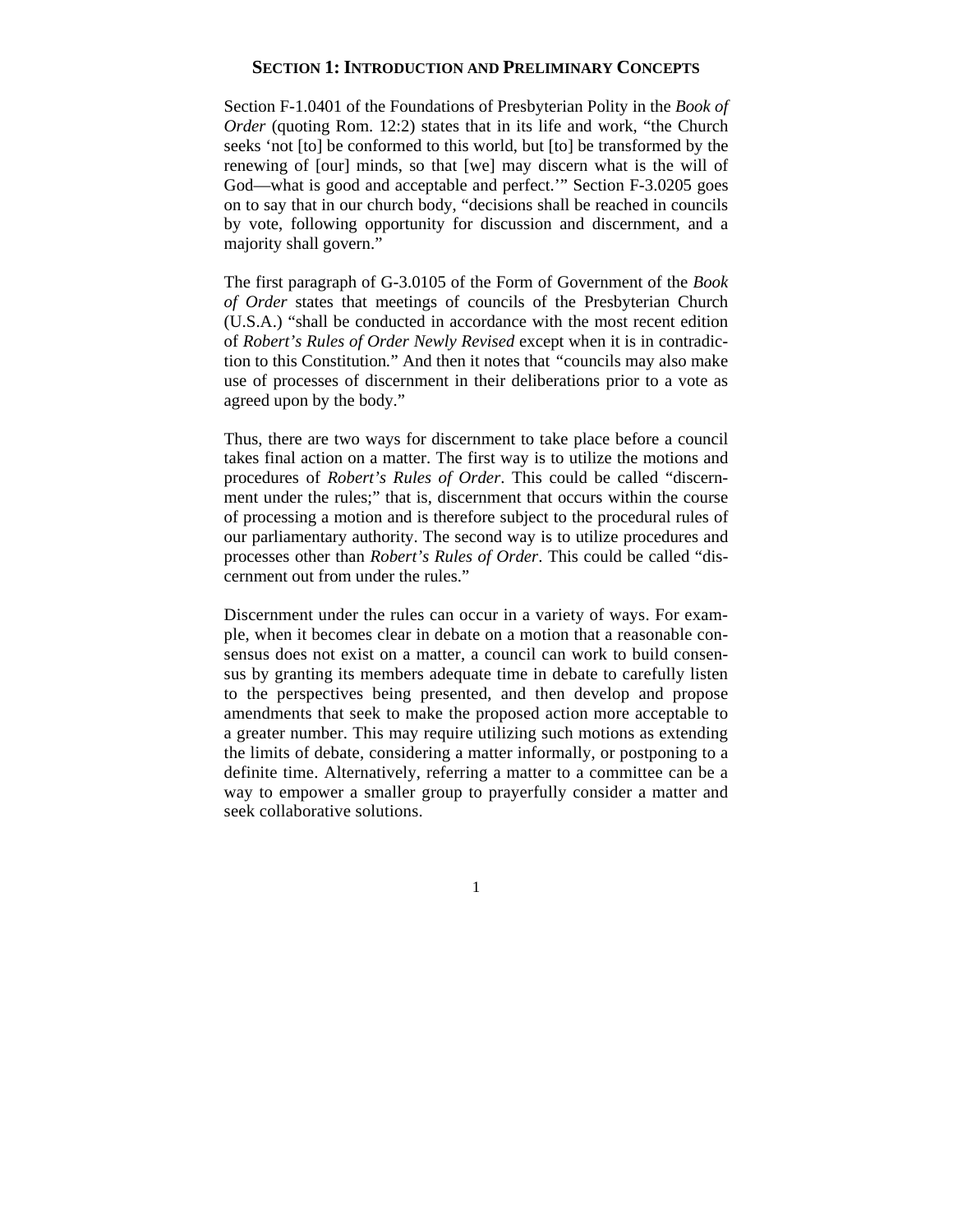It can also be helpful to spend time in discernment out from under the rules. The 11th edition of *Robert's Rules of Order Newly Revised* (RONR) itself acknowledges this practice. In a section entitled "Aids to the Crystallization of Opinion," RONR states:

The more traditional aids to the crystallization of opinion in societies have been, simply, to take a Recess or to refer the matter to a committee—often a large committee composed of members representing differing views in the society, such as a committee of the whole or one of its alternate forms. In more recent years, a practice has developed of establishing breakout groups with every member in attendance being urged to participate in a group (RONR, p. 541, ll. 20–28).

While referring a matter or considering it as a committee of the whole would be methods for discernment under the rules, discernment during a recess or in breakout groups would not. Such times can be built into meeting agendas, or can be created spontaneously (by means of a motion to recess with directions about what may occur during the recess). They may also take place as separate events that are not actual meetings of the council. And the procedures to be followed in such gatherings can be devised by those who plan them.

Those in ordered ministries of the PC(USA) have promised to "further the peace, unity, and purity of the church" (*Book of Order*, W-4.4003g). These goals are sometimes made even more challenging by a system of governance that relies on majority rule. When matters under consideration are potentially divisive, presbyters may wish to consider options for continuing discernment instead of moving forward with the action. Motions to recess, refer, postpone (either indefinitely or definitely), or even reconsider (if the action has already been taken) are among the options available to members in such circumstances.

This booklet is not a substitute for RONR. Only the full 11th edition of RONR is the complete current parliamentary authority for councils of the Presbyterian Church (U.S.A.). The intent of this booklet is to provide an overview of RONR's major principles and a helpful resource for immediate reference in meetings.

RONR seeks to balance the rights of the majority (to prevail), with the rights of all members present (to be heard, to vote, and to hold office), the rights of a minority—especially a minority of at least one-third (to be fully heard and to be ensured of fairness in vote counts, etc.), and even the rights of those not present (to be confident that the scope of business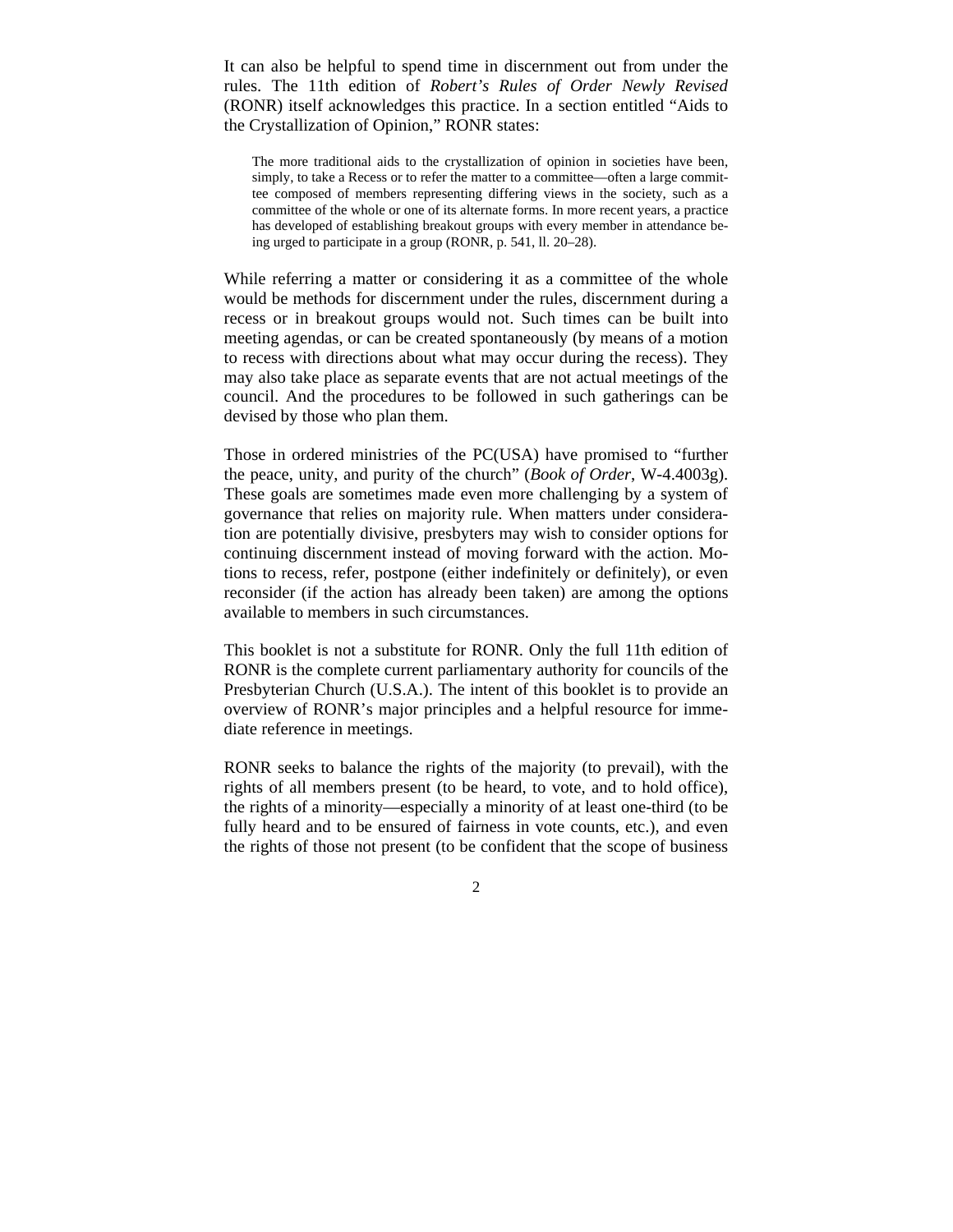considered does not exceed what was noticed in the call for the meeting). Generally, when any of these rights is being limited or denied, a vote of at least two-thirds is required. And sometimes a proposed action is simply "out of order" under the current circumstances.

As the *Book of Order* states, our Constitution (*Book of Confessions* and *Book of Order*) takes precedence over RONR in any matter on which they disagree (G-3.0105). Additionally, as described in RONR (pp. 15– 17), organizations may adopt "special rules of order" that take precedence over the rules in RONR. Those rules are contained and should be clearly identified in each council's *Manual of Administrative Operations* (*Manual*) required by G-3.0106 of the *Book of Order*.

RONR provides a framework of rules and procedures that when followed enables "deliberative assemblies" (decision making bodies) of various sizes and types to consider matters before them and make decisions in an orderly and efficient way. Those rules are based on the following assumptions about decision making in large groups:

- Only one person should "have the floor" at a time. Therefore, RONR outlines an orderly process for seeking recognition from the chair and for being "assigned the floor" by the chair. This even includes an orderly process for making motions that "interrupt" a speaker when the motion is of such extreme importance or urgency that the interruption is warranted.
- An assembly should only consider one matter at a time. Therefore, while a main motion is under consideration, the only additional motions that are in order are ones affecting the disposal of that motion or dealing with the assembly itself, its procedures, or some matter of privilege, in which case discussion of the main motion is temporarily suspended until that matter is resolved.
- Once an assembly has disposed of a matter, it shouldn't be required to take it up again in the same session except for extraordinary reasons. Therefore, amending something previously adopted by an assembly usually requires a higher vote than that required to adopt it in the first place (even if it was adopted at some point in the distant past), or as in the case of the motion to reconsider, there are restrictions on when it can be moved and by whom.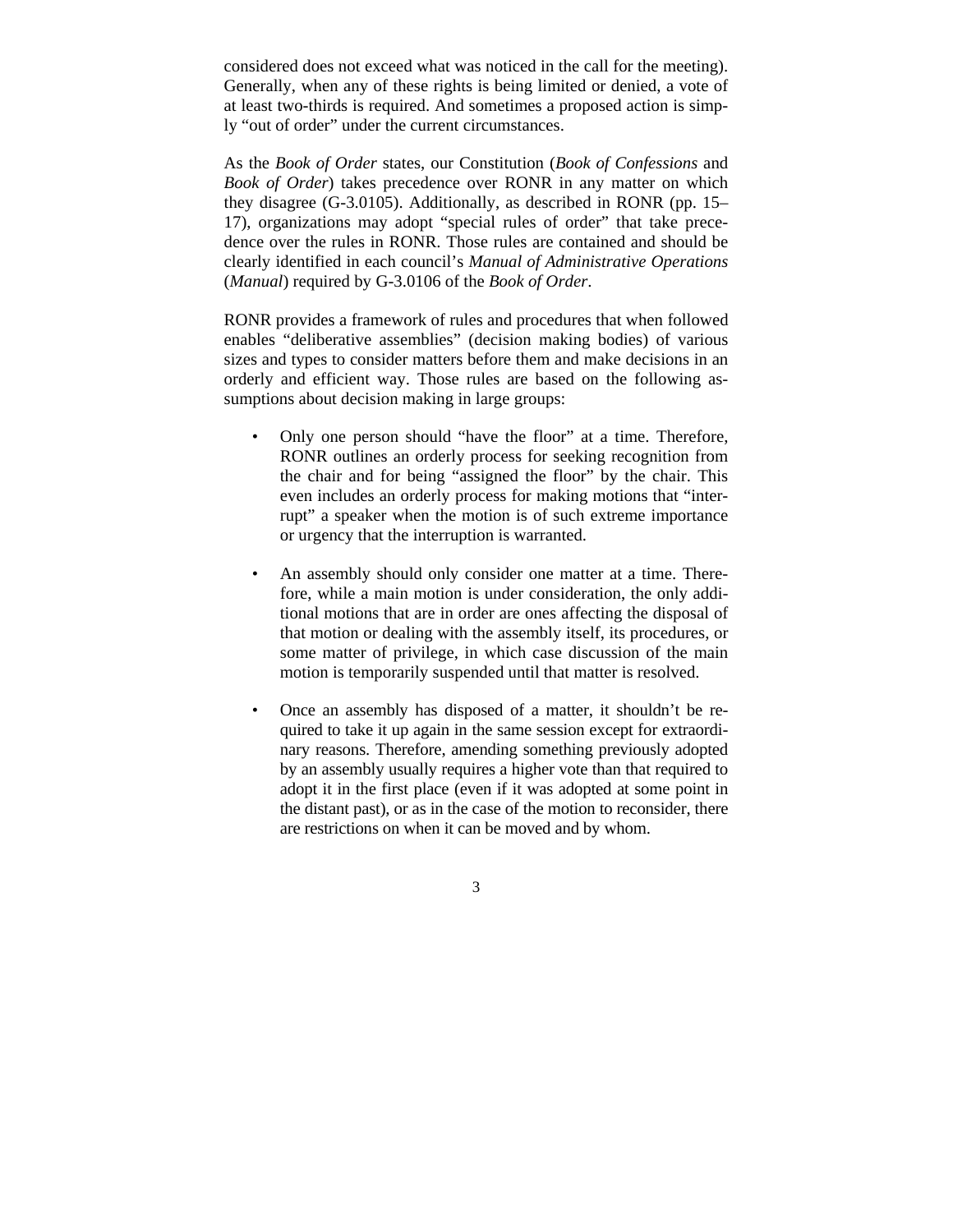# **SECTION 2: APPROPRIATE FORMALITY AND APPLICATION OF THE RULES**

RONR defines a total of eighty-six distinct motions. Some of the more common motions and the rules governing them are described in this booklet. But RONR itself provides variations of its rules for assemblies of "not more than about a dozen members present" (pp. 487–88), and for committees (pp. 500–501). Since most local church sessions fit this description of a "small assembly," and since we *all* serve on committees at one time or another, it is important to become familiar with these relaxed rules.

The purpose of rules in a deliberative assembly is only to ensure that business is handled in an orderly and efficient manner. It is not to make meetings overly complicated or cumbersome. In a section entitled "Suggestions for Inexperienced Presiding Officers," RONR states,

Good judgment is essential; the assembly may be of such a nature, through its unfamiliarity with parliamentary usage and its peaceable disposition, that strict enforcement of the rules, instead of assisting, would greatly hinder business. But in large assemblies where there is much work to be done, and especially where there is likelihood of trouble, the only safe course is to require a strict observance of the rules (RONR p. 456, ll. 14–21).

Councils of our church, especially sessions, should carefully review the sections in RONR for relaxed rules in committees and small assemblies, and determine what level of formality they require.

## **SECTION 3: ELECTRONIC MEETINGS**

As the use of technology increases, more and more meetings employ electronic elements, including either joining one or more people to meetings electronically, or holding meetings entirely by phone or the internet. The latest edition of RONR has a significantly expanded section on electronic meetings (pp. 97–99). The two most important guiding principles for electronic meetings are that they must be authorized in an organization's governing documents (our *Manuals of Administrative Operations*), and the technology employed must allow for "the opportunity for simultaneous aural communication." Otherwise, the decisions being made have not had the benefit of real discussion.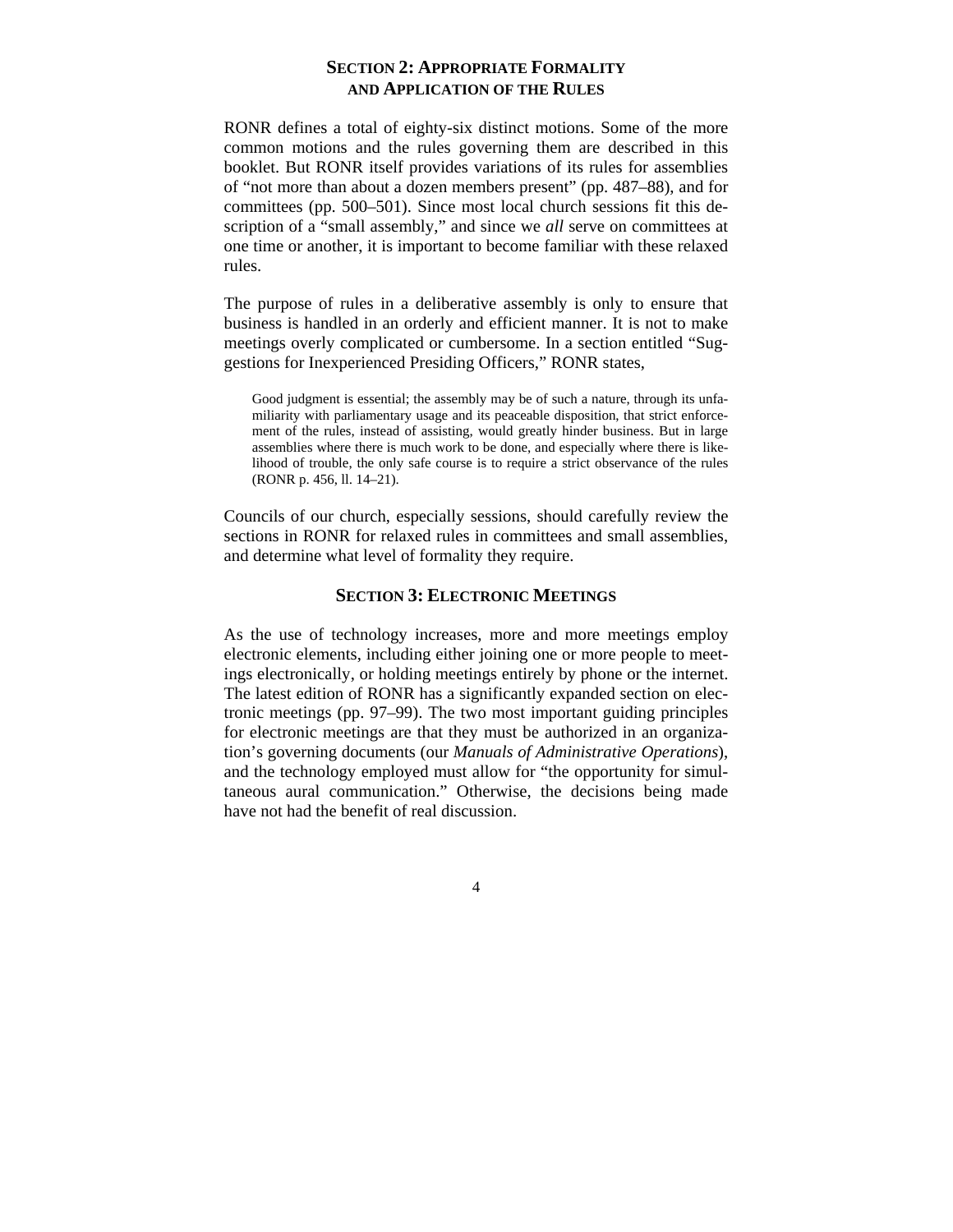Additionally, RONR urges organizations that meet electronically to adopt special rules related to ensuring quorums, seeking recognition from the chair, and other aspects of meetings that work differently when participants aren't all in the same room together—and that will likely need to be written to apply to the specific technology being employed.

#### **SECTION 4: MEETING PROCESSES AND MOTIONS**

Several important organizational matters are the first orders of business at meetings of church councils. Some councils have traditions such as opening devotionals, intercessory prayer times, worship services, educational moments, or the like. In accordance with G-3.0105, all council meetings are officially opened and closed with prayer. Attendance is usually noted—first to determine the existence of a quorum (the minimum number of members required for a meeting to occur), and then also to establish how many possible votes may be cast. Finally, an agenda for the meeting is presented and adopted.

No particular agenda is mandatory. Many councils either have rules in their manuals or long-standing traditions about the order of business, which is perfectly acceptable. Councils have experimented with a variety of creative agendas some of which have included mirroring an order for worship, docketing significant time for discernment and fellowship, and integrating more prayer and worship moments throughout the meeting.

RONR offers a more traditional order for business:

1. Reading and Approval of Minutes

2. Reports of Officers, Boards, and Standing (permanently established) Committees

3. Reports of Special Committees (committees that exist only until they have completed a specified assigned task)

4. Special Orders (matters that have been given a special priority by vote of the body)

5. Unfinished Business and General Orders (matters previously introduced but not finished whether from the current or a prior meeting, or that were on the agenda of the last meeting but not taken up)

6. New Business (matters initiated in the present meeting)

<sup>5</sup>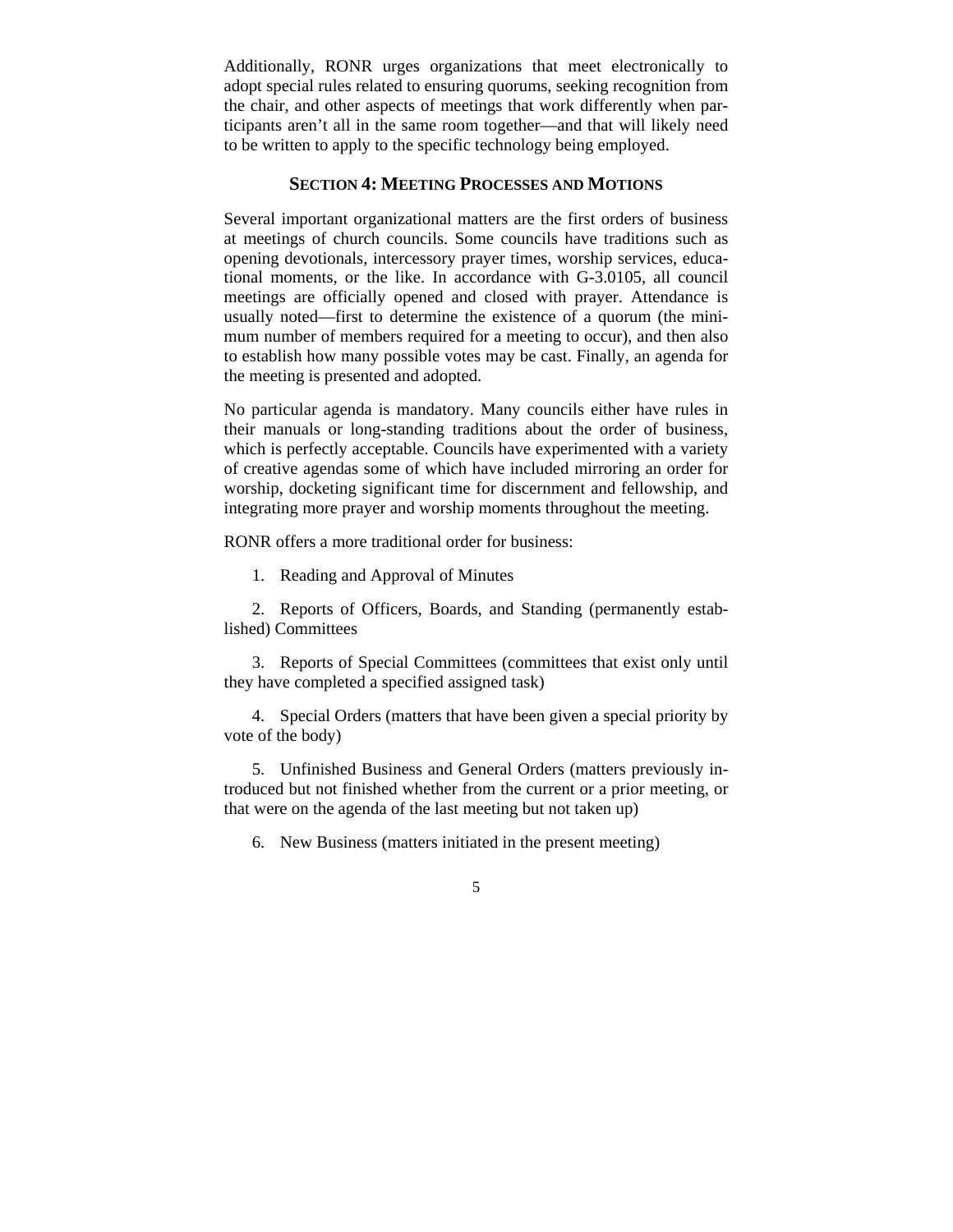While some of these items might not require any action (such as the reports of officers on their activities), when action needs to be taken it is accomplished by means of one or more *motions—*which may be presented as "recommendations" in a report. Recommendations are not *automatically* motions, however. They must be *moved* as such either by the maker of the report or by another member of the body.

The handling of motions follows a number of usual steps—certain of which may be altered for particular motions. Those steps are as follows:

1. A member rises and addresses the chair. In a large assembly, this may be done formally with an electronic recognition system. In a small assembly, it may be done by raising a hand instead of rising and addressing the chair.

2. The chair recognizes the member and "assigns" them the floor.

3. The member makes the motion.

4. Another member (without rising or being recognized) seconds the motion.

5. The chair "states the question" ("It is moved and seconded to … Is there any debate?").

6. Members seek recognition from the chair to debate the question, offer amendments, or make other motions that are in order at the time (each of which results in another cycle of these steps!). The chair recognizes and assigns the floor to each speaker. The maker of the motion usually has the right to speak first. If there are a number of speakers, the chair should attempt to alternate between those speaking "for" and "against" the motion. All remarks are addressed to the moderator (rather than to one or more specific individuals), facing the moderator if it is possible to do so.

7. The chair "puts the question;" that is, puts it to a vote by stating the question a final time.

8. The vote is taken, and the chair announces the result ("the ayes have it, and the motion is adopted," or "the noes have it, and the motion is lost").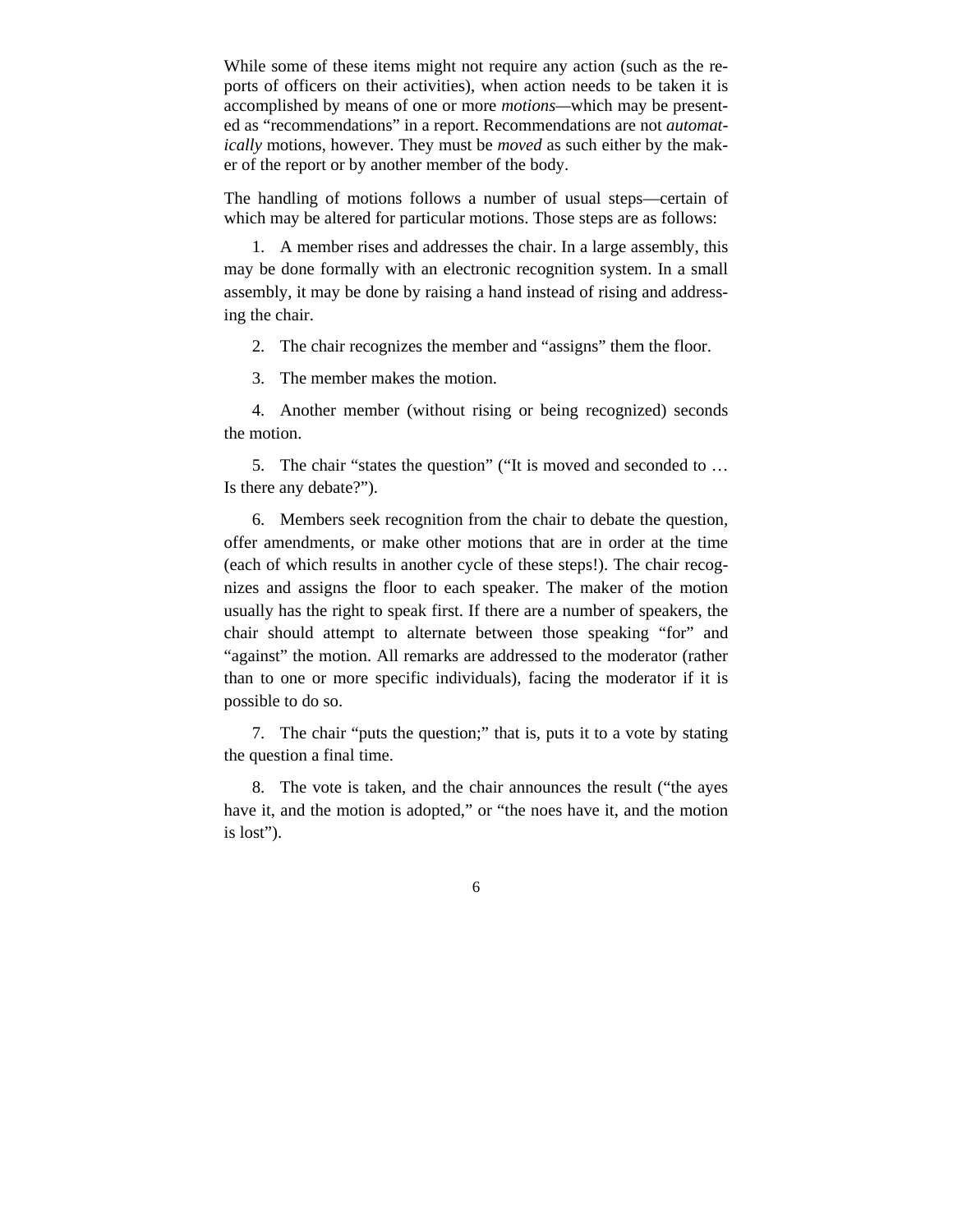# **SECTION 5: THE RANKING MOTIONS (MAIN, SUBSIDIARY, AND PRIVILEGED)**

As stated above, only one main motion can be considered at a time; however, while any motion is "pending" (being considered), certain other motions may be in order—that either affect the disposal of the pending motion or deal with the assembly itself, its procedures, or some matter of privilege. These are called "secondary motions."

Thirteen of the motions in RONR are called "ranking motions," because they stand in a strict hierarchy—meaning that while any of them are pending, the only additional ones that are in order for consideration are those of a *higher* rank than the immediately pending item. The ranking motions are on [Chart #1](#page-9-0) in the center of this booklet. The "Main Motion" is the lowest ranking motion [\(1.\),](#page-9-0) while the motion "To Fix the Time to Which to Adjourn" is the highest [\(13.\).](#page-9-0) So for example, while a motion to limit speeches on a matter to a certain number of minutes is pending (ran[k 6.\),](#page-9-0) a motion to refer the matter to a committee (rank [4.\)](#page-9-0) is not in order; however, a motion to take a recess (rank [11.\)](#page-9-0) *would* be in order.

Parliamentarians often describe these motions as a "ladder," which can be a helpful image. Each of the thirteen motions is like a "rung" on the ladder. We can go up and then back down the ladder as many times as necessary in the process of making a decision, being careful to hit the same rungs going down that we hit on the way up.

The first seven of the ranking secondary motions are called "subsidiary motions," because they have the effect of either perfecting the main motion or altering the manner in which motions are considered. The remaining five ranking motions are called "privileged motions." They affect the meeting itself, as well as the rights and privileges of its members.

Some of the primary characteristics of these motions are included on [Chart #1.](#page-9-0) But it is important to note that not *all* of the characteristics are included, and also that simple "yes" or "no" requirements on a chart do not always tell the whole story. For instance, in the section on the seconding of motions, RONR states:

The requirement of a second is for the chair's guidance. … If the chair is certain that the motion meets with wide approval … [the chair] can state the question without waiting for a second. However, until debate has begun … a point of order can be raised … and then the chair must proceed formally and ask if there is a second. … After debate has begun or, if there is no debate, after any member has voted, the lack of a second has become immaterial and it is too late to make a point of order that the motion has not been seconded." (RONR, p. 36, l. 26–p. 37, l. 12)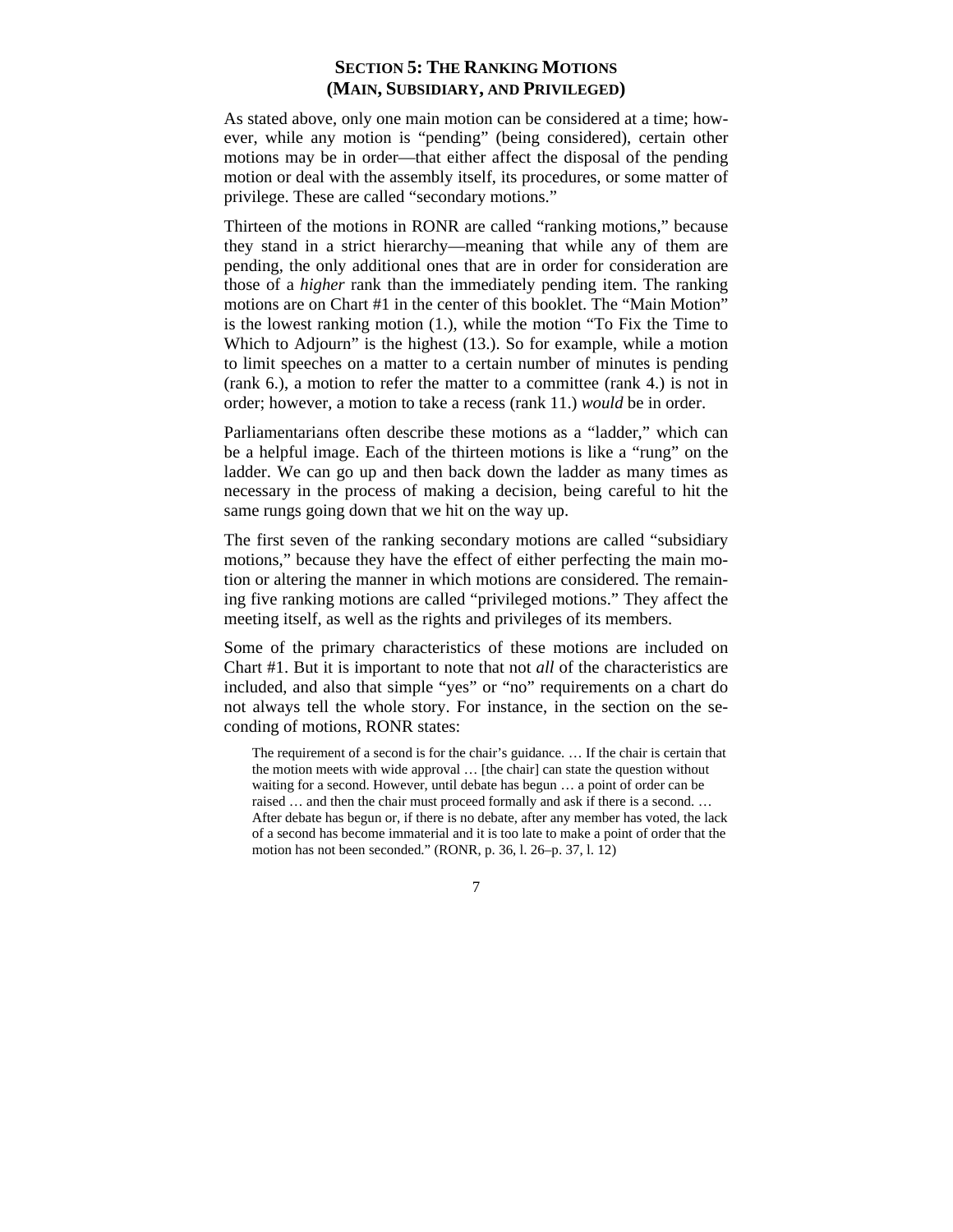# **Chart #1: The Ranking Motions**

<span id="page-9-0"></span>

|                            | Characteristics:                                | In order when another<br>has the floor | Must be seconded | Debatable | Amendable      | Vote required for<br>adoption | Can be reconsidered |  |  |  |  |
|----------------------------|-------------------------------------------------|----------------------------------------|------------------|-----------|----------------|-------------------------------|---------------------|--|--|--|--|
| 13.                        | PRIVILEGED MOTIONS:<br>Fix the Time to Which to |                                        |                  |           |                |                               |                     |  |  |  |  |
|                            | Adjourn                                         | N <sub>o</sub>                         | Yes              | No        | Yes            | Maj                           | Yes                 |  |  |  |  |
| 12.                        | Adjourn                                         | N <sub>o</sub>                         | Yes              | No        | N <sub>0</sub> | Mai                           | No                  |  |  |  |  |
| 11.                        | Recess                                          | No                                     | Yes              | No        | Yes            | Maj                           | No                  |  |  |  |  |
| 10.                        | Question of Privilege                           | Yes                                    | No               | No        | N <sub>0</sub> |                               | No                  |  |  |  |  |
| 9.                         | Call for Orders of the Day                      | Yes                                    | No               | No        | No             |                               | No                  |  |  |  |  |
| <b>SUBSIDIARY MOTIONS:</b> |                                                 |                                        |                  |           |                |                               |                     |  |  |  |  |
| 8.                         | Lay on the Table                                | No                                     | Yes              | No        | No             | Maj                           | No                  |  |  |  |  |
| 7.                         | Previous Question                               |                                        |                  |           |                |                               |                     |  |  |  |  |
|                            | ("Call the Question")                           | N <sub>0</sub>                         | Yes              | No        | N <sub>0</sub> | 2/3                           | Yes                 |  |  |  |  |
| 6.                         | Limit or Extend Limits                          |                                        |                  |           |                |                               |                     |  |  |  |  |
|                            | of Debate                                       | N <sub>o</sub>                         | Yes              | No        | Yes            | 2/3                           | Yes                 |  |  |  |  |
| 5.                         | <b>Postpone Definitely</b>                      | No                                     | Yes              | Yes       | Yes            | Maj                           | Yes                 |  |  |  |  |
| 4.                         | Refer (or Commit)                               | No                                     | Yes              | Yes       | Yes            | Mai                           | Yes <sup>1</sup>    |  |  |  |  |
| 3.                         | Amend                                           | No                                     | Yes              | $Yes^2$   | Yes            | Maj                           | Yes                 |  |  |  |  |
| $\overline{2}$ .           | Postpone Indefinitely                           | No                                     | Yes              | Yes       | No             | Maj                           | Yes <sup>3</sup>    |  |  |  |  |
| 1.                         | <b>MAIN MOTION</b>                              | No                                     | Yes              | Yes       | Yes            | Maj                           | Yes                 |  |  |  |  |

 $\overline{a}$ 

 $1$  Cannot be reconsidered if the committee has already begun its work.

 $2^2$  No if the motion being amended is not debatable—such as a motion to limit debate.

<sup>&</sup>lt;sup>3</sup> Only an affirmative vote on this motion may be reconsidered.

<sup>8</sup>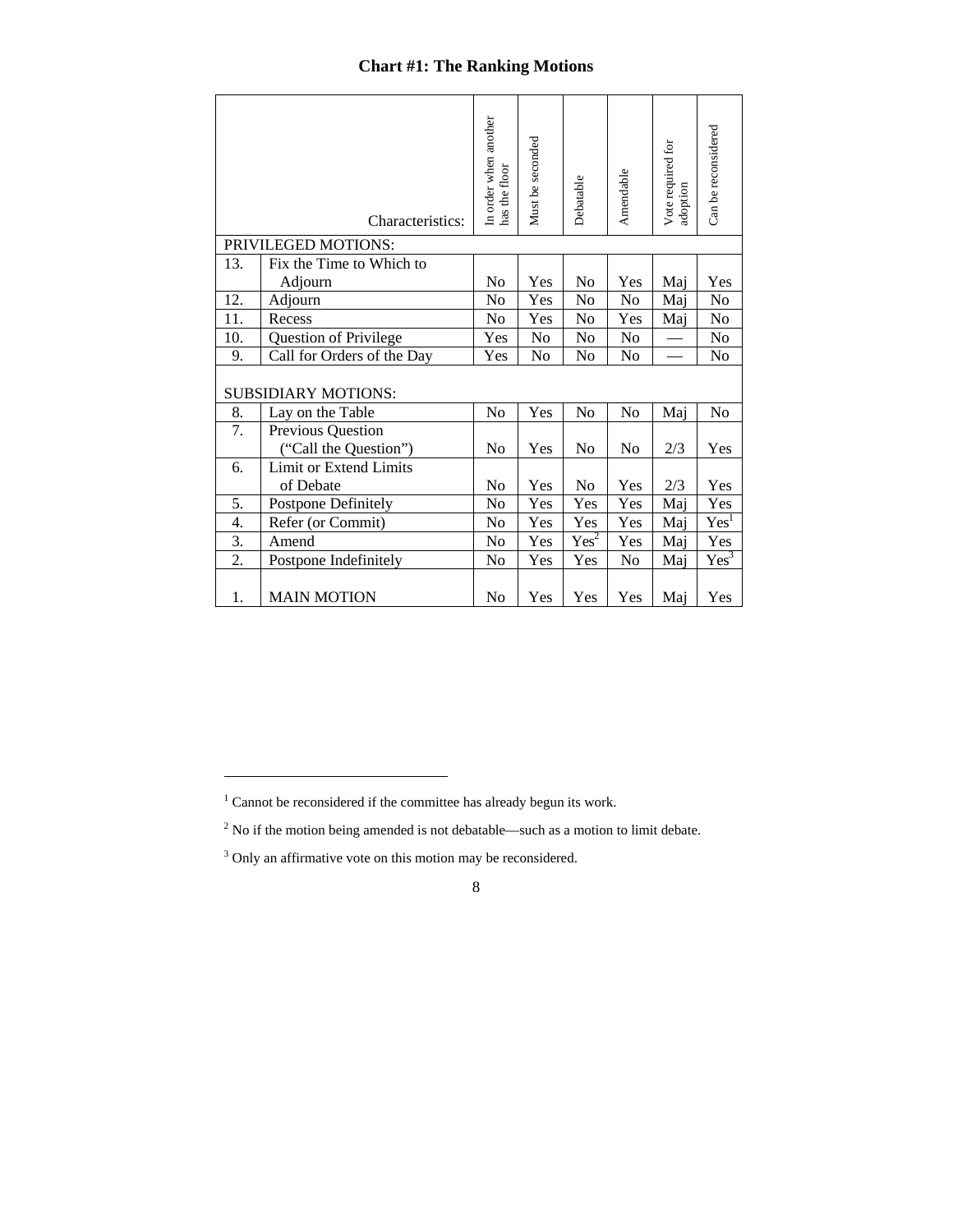# **Chart #2: Some Common Additional Motions**

<span id="page-10-0"></span>

|                                                                    | Characteristics:<br><b>INCIDENTAL MOTIONS:</b>      | In order when another<br>has the floor | Must be seconded | Debatable        | Amendable      | Vote required for<br>adoption | Can be reconsidered  |  |  |  |
|--------------------------------------------------------------------|-----------------------------------------------------|----------------------------------------|------------------|------------------|----------------|-------------------------------|----------------------|--|--|--|
|                                                                    | Appeal a Ruling of the Chair                        | Yes                                    | Yes              | Yes <sup>4</sup> | N <sub>o</sub> | Maj                           | Yes                  |  |  |  |
|                                                                    | <b>Close Nominations or Polls</b>                   | N <sub>0</sub>                         | Yes              | N <sub>0</sub>   | Yes            | 2/3                           | N <sub>0</sub>       |  |  |  |
|                                                                    | Consider by Paragraph (or                           |                                        |                  |                  |                |                               |                      |  |  |  |
|                                                                    | Consider "Seriatim")                                | No                                     | Yes              | No               | Yes            | Maj                           | N <sub>0</sub>       |  |  |  |
|                                                                    | Divide the Question                                 | N <sub>0</sub>                         | Yes              | N <sub>0</sub>   | Yes            | Maj                           | N <sub>0</sub>       |  |  |  |
|                                                                    | Division of the Assembly                            | Yes                                    | No               | No               | N <sub>o</sub> |                               | No                   |  |  |  |
|                                                                    | Object to Consideration <sup>5</sup>                | Yes                                    | N <sub>0</sub>   | N <sub>0</sub>   | N <sub>0</sub> | 2/3                           | $Yes^{\overline{6}}$ |  |  |  |
|                                                                    | Request for Information or<br>Parliamentary Inquiry | Yes                                    | No               | No               | N <sub>0</sub> |                               | No                   |  |  |  |
|                                                                    | Point of Order                                      | Yes                                    | N <sub>0</sub>   | N <sub>0</sub>   | N <sub>0</sub> |                               | N <sub>0</sub>       |  |  |  |
|                                                                    | Suspend the Rules                                   | No                                     | Yes              | N <sub>0</sub>   | N <sub>0</sub> | 2/3                           | N <sub>0</sub>       |  |  |  |
| MOTIONS THAT BRING A QUESTION<br><b>AGAIN BEFORE THE ASSEMBLY:</b> |                                                     |                                        |                  |                  |                |                               |                      |  |  |  |
|                                                                    | Reconsider                                          | No                                     | Yes              | Yes'             | N <sub>o</sub> | Maj                           | N <sub>0</sub>       |  |  |  |
|                                                                    | Rescind or Amend Something Pre-                     |                                        |                  |                  |                |                               |                      |  |  |  |
|                                                                    | viously Adopted                                     | N <sub>0</sub>                         | Yes              | Yes              | Yes            | $2/3^8$                       | Yes                  |  |  |  |
|                                                                    | Take from the Table                                 | N <sub>0</sub>                         | Yes              | No               | No             | Maj                           | No                   |  |  |  |

 $\overline{a}$ 

 $4$  If the motion upon which the ruling was made is debatable.

 $<sup>5</sup>$  Can only be made before any debate has begun.</sup>

 $6$  Only a vote sustaining the objection can be reconsidered.

 $7$  If the motion being reconsidered is debatable.

<sup>&</sup>lt;sup>8</sup> Majority vote with previous notice or a majority of the entire membership.

<sup>9</sup>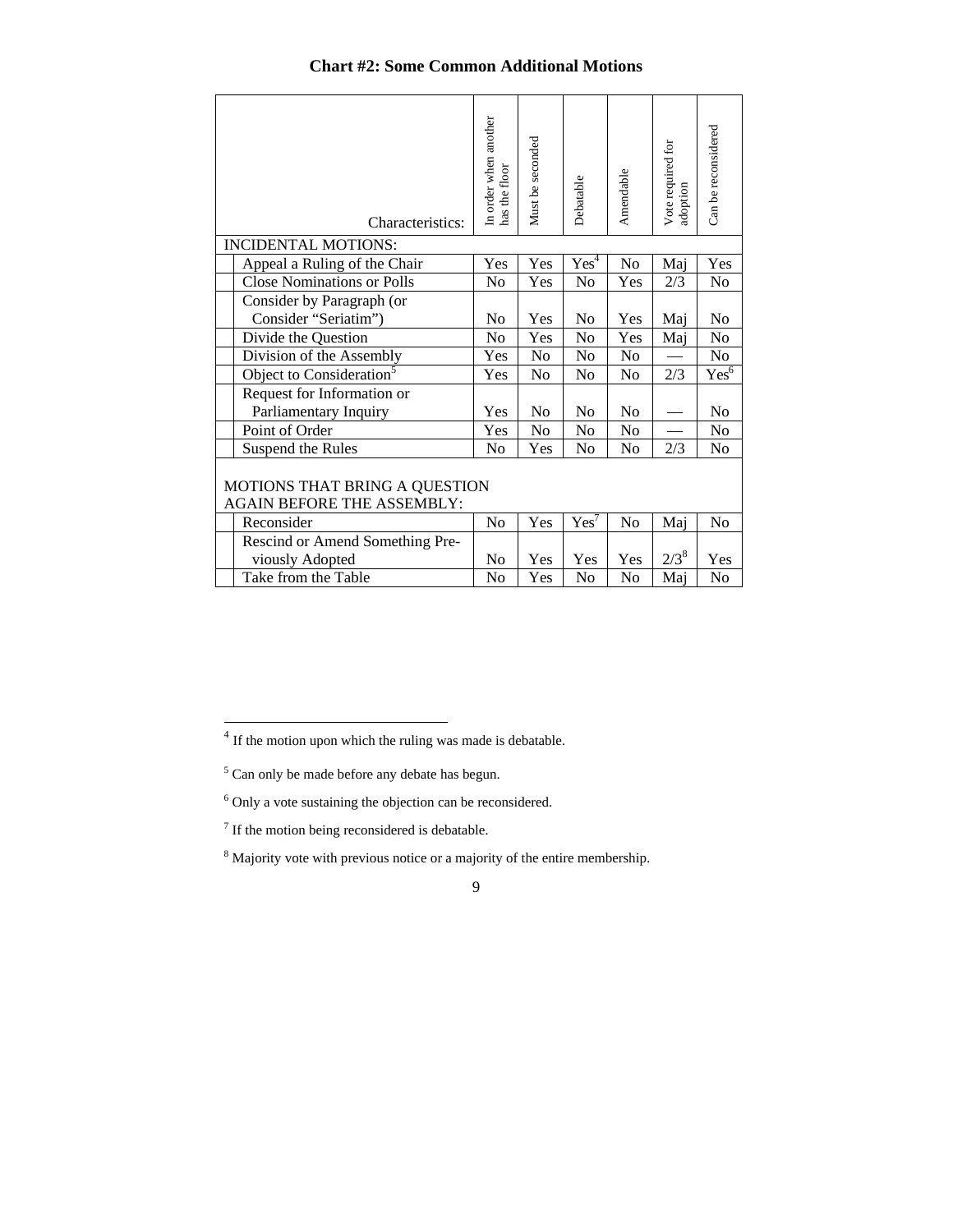Below are a few important details about each of the ranking motions.

## **1. Main Motion**

Main motions are items that bring a matter before an assembly while no other motion is currently pending (under consideration). Well-worded main motions clearly state a proposed action—including instructions for who will carry out the action, when, and why, and if the action will cost money, how it will be paid.

#### **2. Postpone Indefinitely**

Postponing indefinitely is a way in which an assembly can dispose of a main motion without having to state whether a majority are for or against the action. An item that has been postponed indefinitely cannot be considered again in the same session of the council (at the same General Assembly, for example) unless a majority of the members vote to reconsider the postponement. This motion can be very useful in cases where a council is aware that a reasonable consensus on an important or controversial matter does not yet exist—and isn't likely to emerge at the current meeting.

# **3. Amend (Including Substitute Motions)**

Amendment is the most common and frequently used secondary motion. It is the means by which main motions can be "perfected" by the body to achieve a greater consensus. In the simple form of amendment, particular consecutive words within a single paragraph of a motion are amended by either striking out words, adding/inserting words, or both.

In addition to the distinction between simple amendments and substitute motions, amendments can also be either "primary" amendments or "secondary" ones; that is, it is possible to "amend an amendment." There are limits to what can be altered, however. For example, if the primary amendment is to strike out certain words, the only secondary amendment in order would be to remove some of the proposed words to be stricken. The addition of *new* words, or striking more words would need to come later, after the first amendment was either adopted or defeated. And only one secondary amendment is allowed at a time.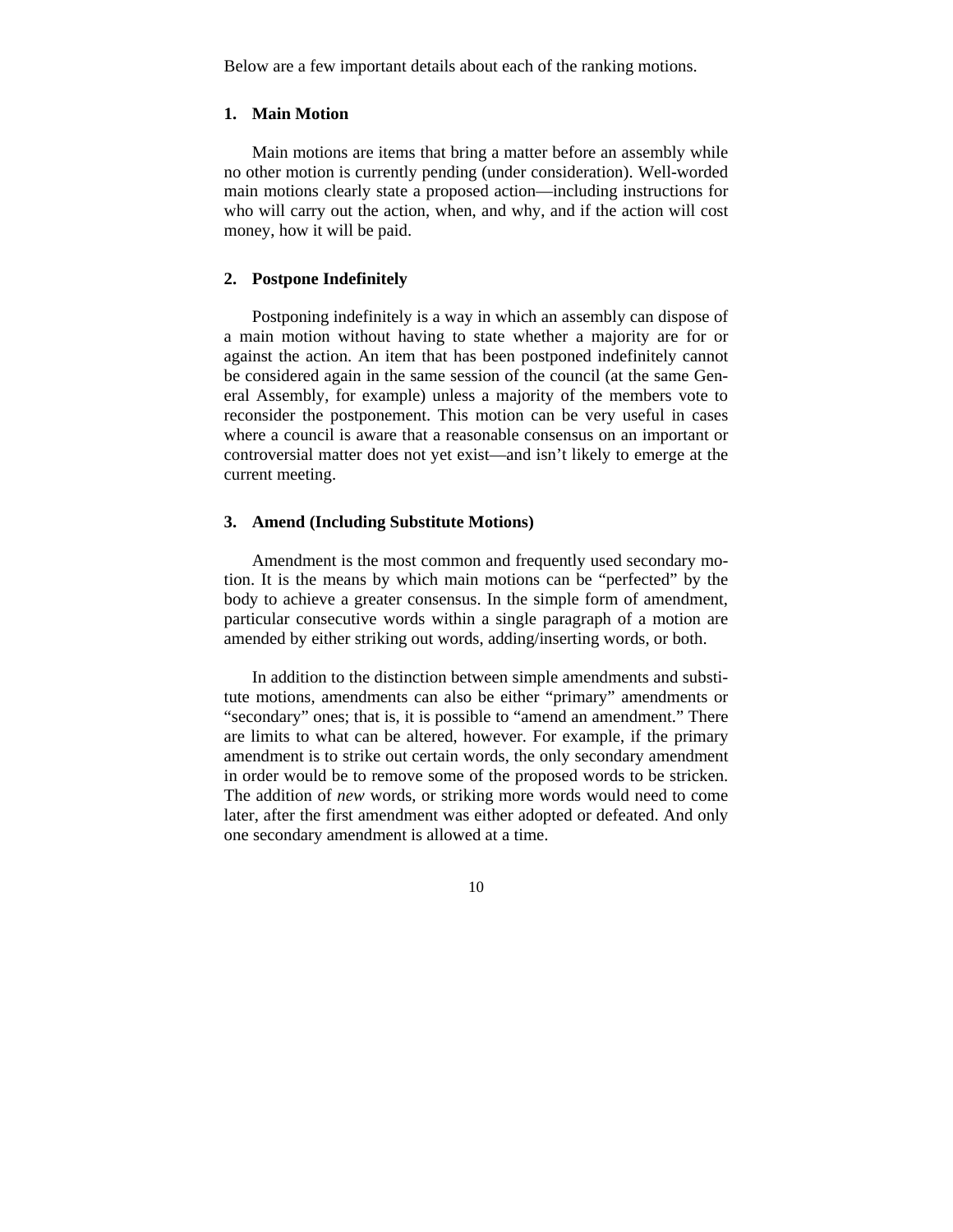## *Substitute Motions*

Any amendment that goes beyond the limit of "consecutive words within a single paragraph" is a more complex form of amendment called a "substitute." The primary difference in how the two forms of amendment are handled is that when a substitute motion is offered, an assembly is given the opportunity to "perfect" *both* the motion as it was presented, *and also* the substitute motion by means of secondary amendments, after which the assembly debates and votes on the question, "shall the substitute motion become the main motion?" If a majority votes to make the substitution, then the substitute motion becomes the main motion, and the process continues.

Minority reports from a committee to an assembly are generally presented as substitute motions—in the hope that the body will vote to substitute their report including its recommendations for the report and recommendations adopted by a majority of the committee. Councils may have established processes for how these reports are to be composed, presented, and handled by the assembly, which should be clearly stated in their manuals. For example, the General Assembly's practice for handling minority reports is as follows:

- The committee offers its report and moves the adoption of its recommendations.
- The minority offers its report and moves that it be substituted for the committee's report and recommendations.
- The moderator calls for amendments to the main motion (the committee's report and recommendations). When no more amendments are offered, the moderator declares that it is "perfected," after which no additional substantive changes can be made to the motion unless the body votes to reconsider the declaration.
- The moderator calls for amendments to the substitute motion, ending in a similar declaration.
- The moderator states the question, "shall the substitute motion become the main motion," which is debated and put to a vote. The debate can include the merits of both the main motion and the substitute motion.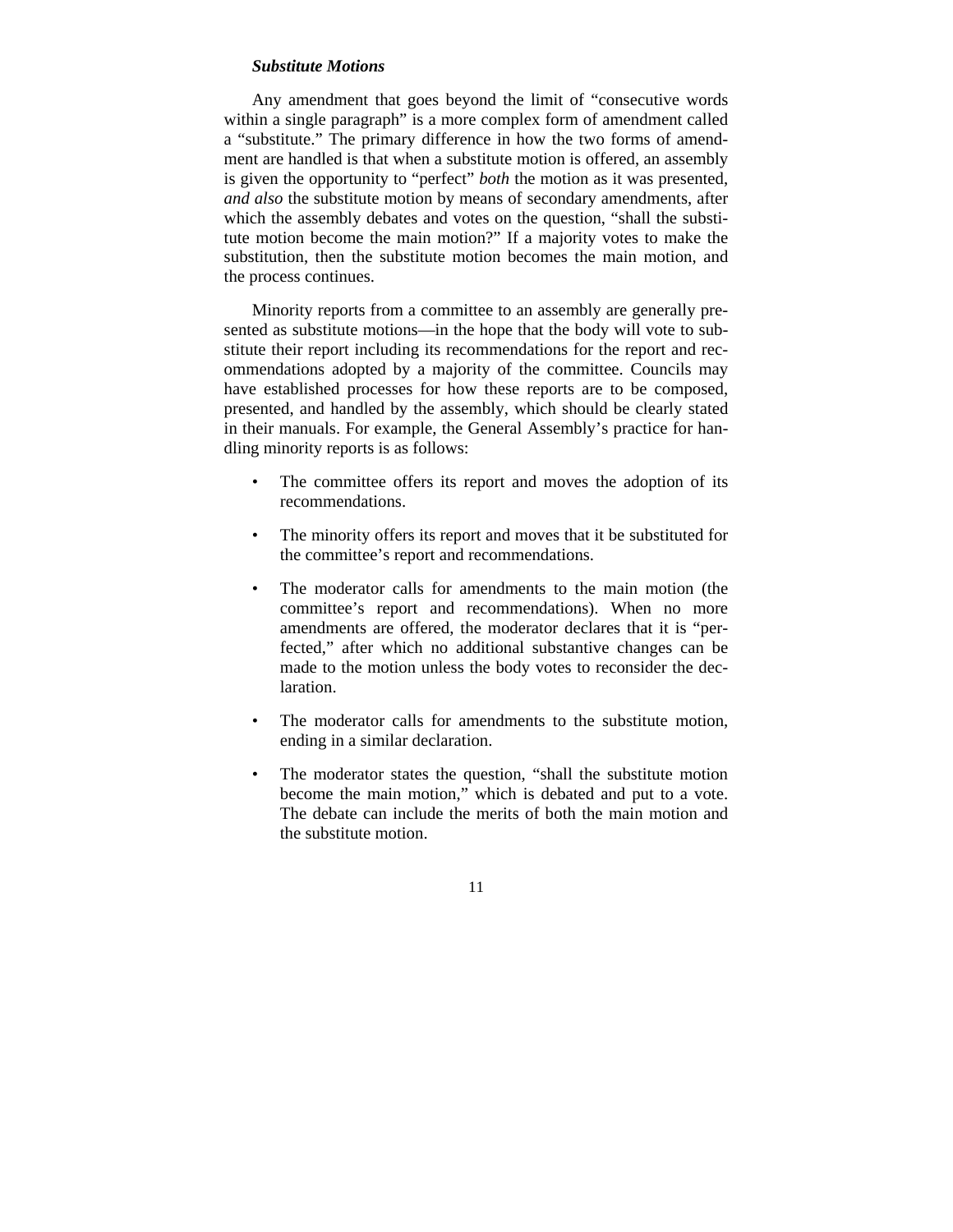The result of this vote is only to accept or reject the substitute motion; therefore, the question is then on the adoption of the main motion—which is either the perfected original main motion or the perfected substitute motion which has now become the main motion. *Only this vote* becomes the assembly's "final action" on the matter.

### **4. Commit or Refer**

Referral of business items to a committee is a time-honored and effective way to encourage thorough and thoughtful consideration. Sometimes matters are referred to existing standing or special committees. Other times, the motion to refer includes the *creation* of a special committee to handle the consideration. If that is the case, then the motion needs to be specific about who will serve on the committee and in what role(s), and who names the committee and when. Motions to refer can include any instructions to the committee about processes to follow, timelines for their work and reporting, and any other details an assembly wishes to give them.

#### **5. Postpone Definitely**

This is the usual way that an assembly makes adjustments to its schedule in the midst of a meeting—either when some other important matter needs to be addressed, or when it becomes evident in the midst of the consideration of a matter that additional time or information is needed. The motion maker would say something like, "I move to postpone this matter until 2:00 p.m. so that we can read the committee's rationale over the lunch hour," or "I move to postpone this matter until after the report of the property committee," or so on.

If the council or entity involved meets at least quarterly, a motion can even be postponed until its next stated meeting. Or it can be postponed to an "adjourned meeting," which is an agreed upon continuation of the current meeting held at another time and perhaps place—but such a meeting must already have been established, or be established by means of the privileged motion to "fix the time to which to adjourn" before the postponement is adopted.

## **6. Limit or Extend Limits of Debate**

Unless an assembly has adopted a special rule that states otherwise, members may speak twice on any motion on the same day (although any-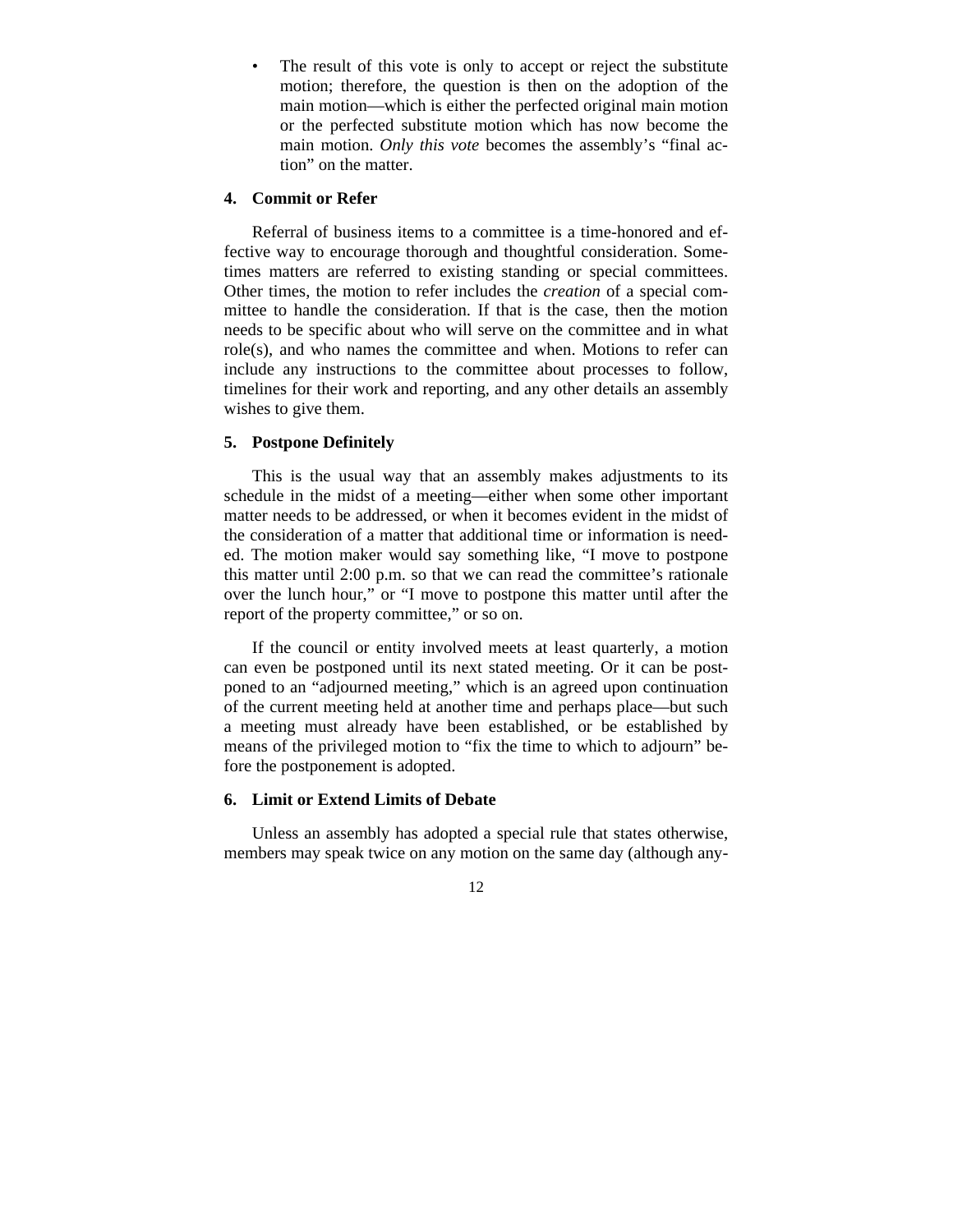one who hasn't yet spoken is entitled to preference in recognition), and speeches may be up to ten minutes in length. Many assemblies find it necessary to limit speeches more severely than this, and they may do so even in the midst of the meeting by a two-thirds vote. Occasionally, the opposite is also true, and previously adopted limits need to be relaxed. The same motion and rules apply. The motion maker simply says something like, "I move that debate be limited to five minutes per speaker."

## **7. Previous Question**

Previous Question (commonly known as "Calling the Question") is the means by which an assembly can end debate on one or more pending items even when there are some who still wish to keep debating. The motion requires a two-thirds vote. In its simplest form ("I move the previous question"), it only affects the *immediately pending* question. But it can also be made on the immediately pending question and any or all other consecutive pending questions. For example, if the immediately pending question is a secondary amendment, the previous question can be called on the secondary amendment, the secondary and primary amendments, or on "all pending questions;" namely, the secondary and primary amendments, followed immediately by the main motion either as amended or not.

#### **8. Lay on the Table**

The motion to Lay on the Table (or "Table") is a means of temporarily suspending consideration of a matter because of a very urgent matter that has arisen. It is quick and relatively easy—because it is not debatable, and requires only a majority vote; however, it *also* requires a majority to then take the matter from the table, and bring it back to the assembly. It is *not* the motion that should be used if the intent is to make the matter go away entirely. The motion to Postpone Indefinitely is a more effective way to accomplish that end. Likewise, Postpone Definitely should be used when postponement should be an option for discussion rather than a pressing need because of present circumstances.

#### **9. Call for the Orders of the Day**

When an assembly has agreed to deal with particular matters at certain times, it is in order for a member to call the chair's attention to the fact that the agreed upon time has arrived, even if another speaker currently has the floor.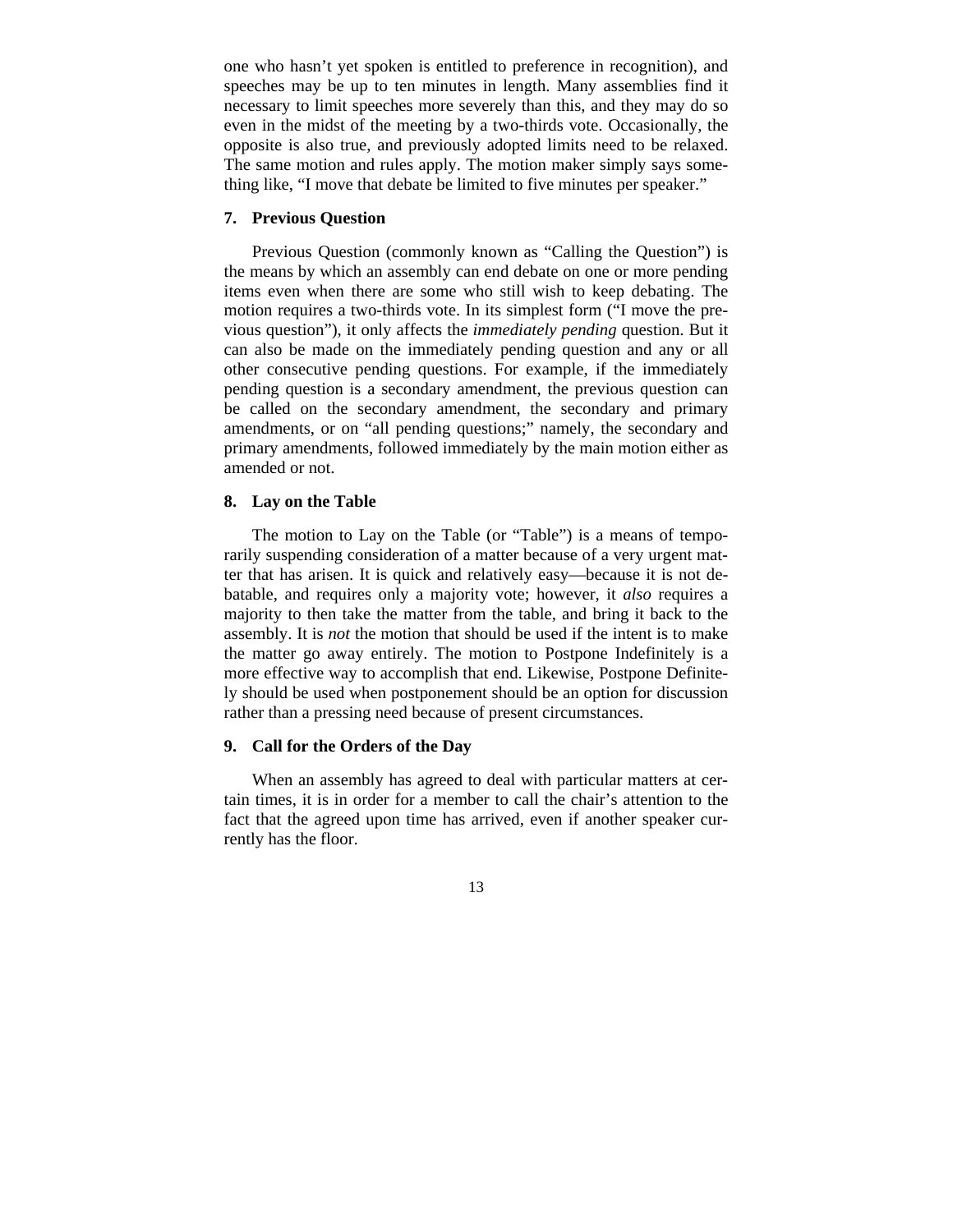### **10. Question of Privilege**

Questions of Privilege can be wide ranging, but are generally related to an assembly's processes or arrangements—such as the inability to hear a speaker, or heating and cooling issues, but also including such various matters as the need to dismiss visitors and meet in "executive session," correcting inaccurate information that has been distributed or spoken, or requesting that a member be called to order for speaking inappropriately.

# **11. Recess**

While recesses are typically taken in long meetings for the purpose of attending to physical needs, they can also be helpful as a way for leaders to consult about meeting processes, or for "sides" in a debate to meet and work out their differences, or for other reasons. As stated above, a recess might be taken for a specific period of time in order to conduct a discernment process. If a recess is moved as a privileged motion (while another item of business is pending), it is not debatable and can only be made for an *immediate* recess; however, it can still be amended with respect to the recess's duration. If it is made when no motion is pending, it can be debated and the motion can be to set a recess for some future time in the meeting. When a recess is concluded, the meeting is called back to order and business resumes *exactly* as it stood when the recess was taken, beginning with whatever motion was immediately pending at the time.

### **12. Adjourn**

Adjournment brings the current meeting to an end. It is therefore nearly always a privileged motion, and it is important that assemblies do not adjourn without ensuring that necessary details of the next meeting have been established.

### **13. Fix the Time to Which to Adjourn**

The time "to which to adjourn" means the time at which an assembly that still has business to accomplish will hold another meeting to complete its work. It is therefore the highest ranking motion because it could be necessary even while a motion to adjourn is pending.

# **SECTION 6: ADDITIONAL MOTIONS**

The remaining seventy-three motions in RONR are either "Incidental" motions, or motions "that bring a matter again before the assembly." As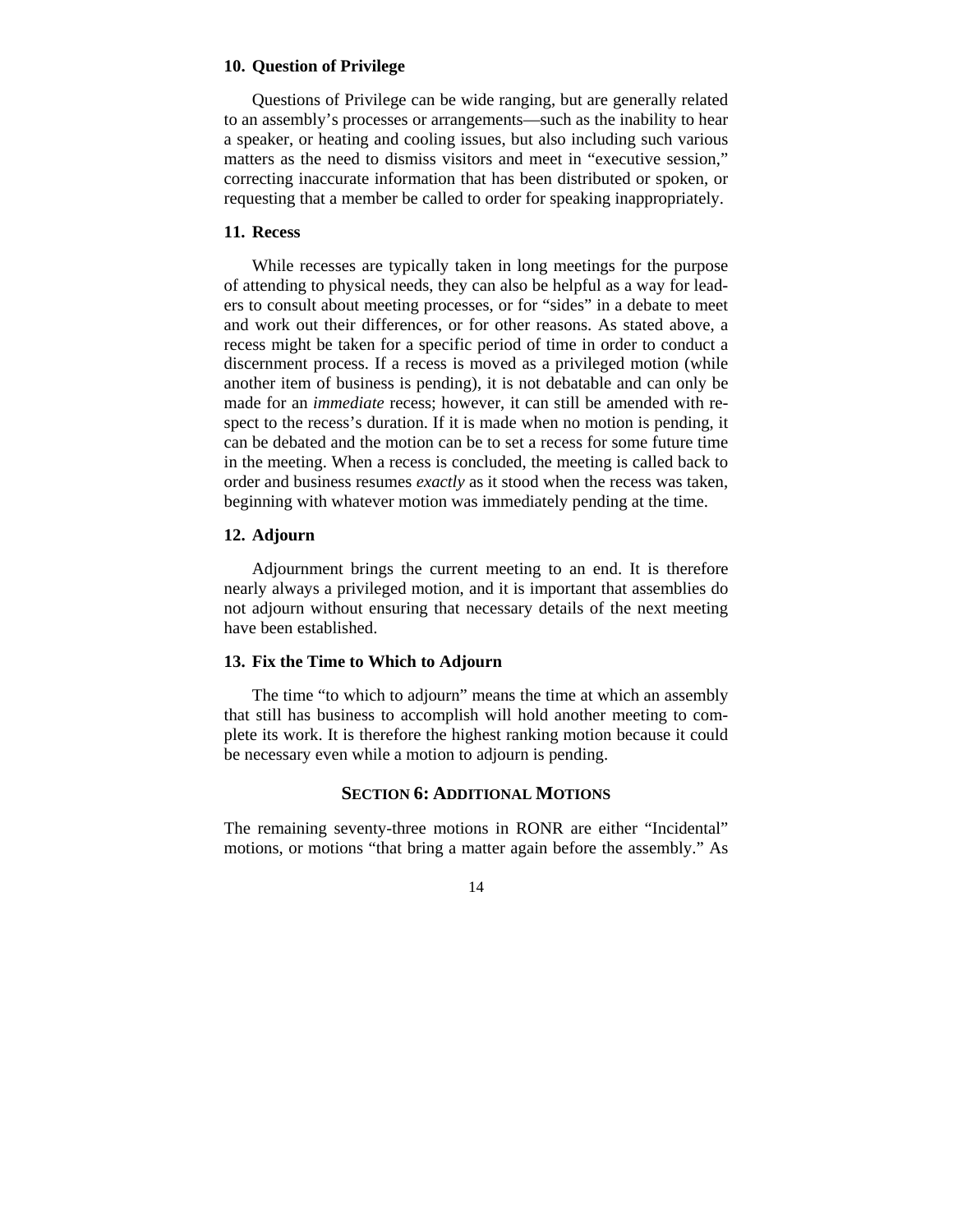with most of the ranking and privileged motions, when incidental motions are made with no other motion pending, they are generally handled as any other main motion would be. If they are made while another motion is pending, they are usually handled immediately, if they are deemed to be in order. But as always, only the full description in RONR gives all the details.

[Chart #2](#page-10-0) in the center of this booklet lists a number of these motions, and some of their characteristics. Further descriptions of a few of them are given here.

#### **Reconsider**

Reconsideration is a special way that an assembly can take a matter back up in the same session at which it was first decided when it believes it has acted rashly or when in the aftermath of a decision, additional information comes to light that is likely to change the vote. The motion maker is required to have voted with the prevailing side (or in committees, to have not voted on the losing side). The motion is *only* in order at the same session as the original action, or in assemblies of multiple days, no later than the next day after the action. After that, the motion to Rescind or Amend Something Previously Adopted must be used.

## **Rescind; Amend Something Previously Adopted**

Generally, an assembly can either rescind or amend an action taken at some point in the past, as long as the action has not already been carried out and cannot be undone. Unlike the motion to Reconsider, *any*  member can make the motion; however, it requires either previous notice (which means announcing the intent to offer the motion at a prior meeting or in the call to the current meeting), a two-thirds vote, or a majority of the entire membership (not just those who are present and who vote on the motion).

Since actions of administrative commissions in the PC(USA) are considered actions of the appointing council, this is the motion by which any member of a council may attempt to alter an action of a commission of that council.

# **Point of Order**

A Point of Order is essentially a challenge to how a matter has been handled by the assembly (that is, whether provisions of the constitution,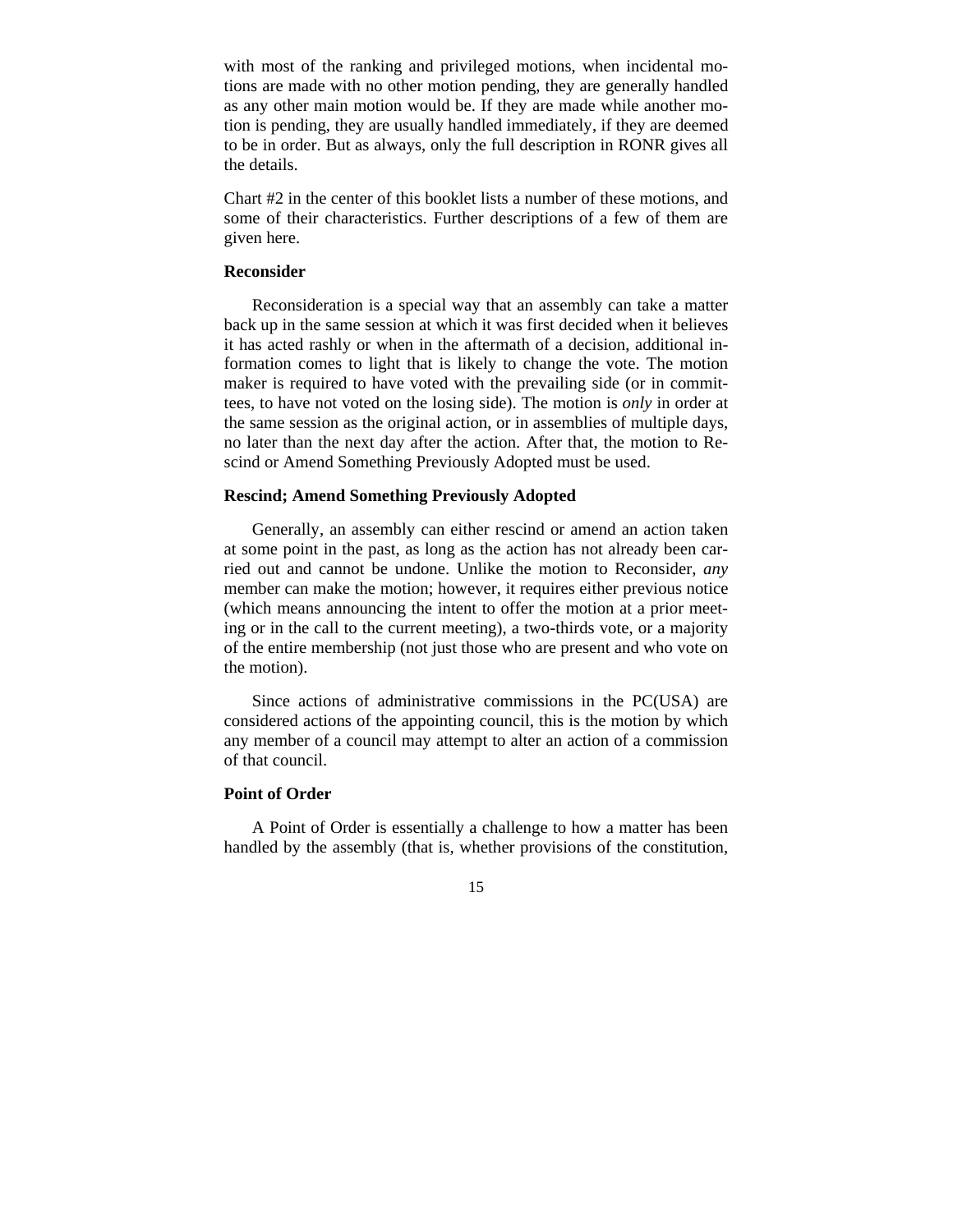bylaws, or rules of order of the organization have been applied correctly). It is made by a single member, and must usually be stated almost immediately to be in order. It can therefore interrupt the chair or a speaker. If someone says, "Point of Order!" the chair is required to ask them to state their point, and then "rule" whether or not the point is "well-taken." If it is well-taken, then the matter is immediately corrected. If it is not well-taken, then business resumes.

# **Appeal**

Likewise, any member can "Appeal from the Ruling of the Chair" with respect to any ruling the chair makes, although this motion requires a second. The effect of the appeal is that the assembly itself decides the question. Since the assembly has elected its presiding officer, the "presumption" is that their ruling was correct. For that reason, the chair has the privilege of both beginning and concluding the debate on an appeal, and the question on which the vote is taken is, "shall the ruling of the chair be sustained?" An "aye" vote therefore affirms the chair's ruling, and a "no" vote overturns the chair's ruling.

#### **Requests and Inquiries**

Every member of an assembly has the right and the responsibility to be well-informed. A **Request for Information** can be made at any time. If the request is related to meeting procedures (for example, if a member is unclear about what motion is currently pending), the request is called a **Parliamentary Inquiry**. These requests are usually in order, and are generally either answered by the chair or someone to whom the chair directs the question.

Requests should never be used as a means to *make* a point or argue for one position or another, and any attempt to do so should be ruled out of order. If the request essentially challenges the meeting process, the motion **Point of Order** should be used. And if the request is for anything *other* than information (for example, a request to speak louder or turn up the heat in the building), then the request should take the form of the privileged motion **Question of Privilege**.

#### **Consider Seriatim**

If the matter under consideration in an assembly is a resolution of more than one section or paragraph (such as a policy or a revision of one or more sections of a manual), it may be preferable to consider it "seria-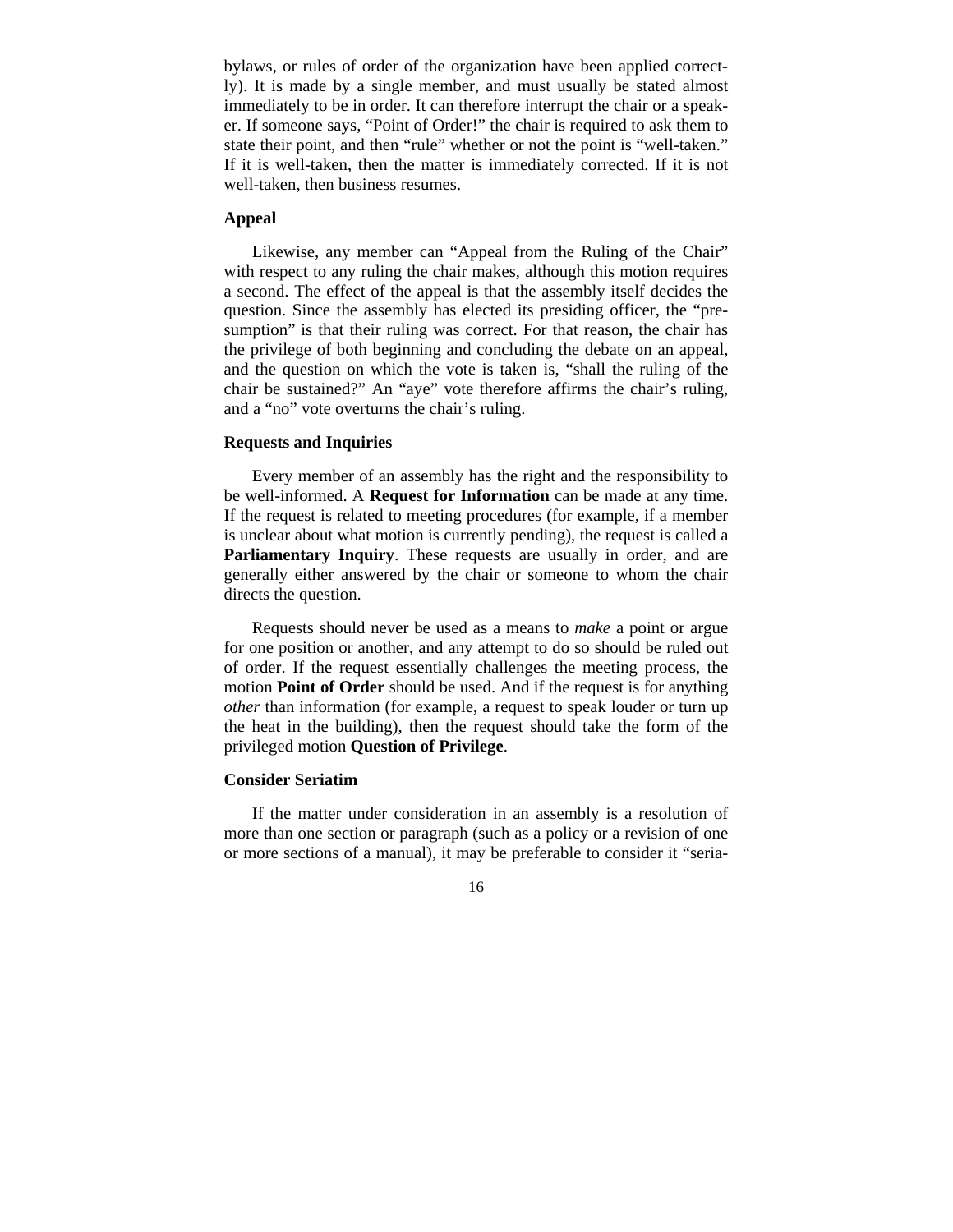tim," which means one after another in a series. When considering a motion in this way, each paragraph, section, or the like is opened for debate and perfection as a separate question (to which every member has the right to speak, even if they have exhausted their right to speak on another section), but the motion is not put to a vote until all sections have been perfected. Considering a matter seriatim requires a majority vote; however, the chair has the prerogative of proceeding as though it has been ordered by the assembly. If the chair does so, a member may instead move to consider the matter as a whole, which also then requires a majority vote.

# **SECTION 7: VOTING**

The final step in decision making (or in processing any motion) is to vote. Most votes require a majority of those present and voting. But other votes can require a greater consensus. There are a number of methods by which votes are taken—whether at the will of the chair, by vote of an assembly, or as required by its rules:

### • **Unanimous Consent**

Much routine business is handled by means of "unanimous consent," which means that the chair simply says, "is there any objection?" If no one immediately seeks recognition or says "I object," then the chair says "it is so ordered." In this form of voting, if *anyone* objects, the chair then proceeds to take the vote by another method.

#### • **Voice Vote**

Voice vote is the most usual form of voting. The chair says "all in favor, say aye," pauses briefly, then says, "opposed no." The chair declares which side "has it," and says the motion is either adopted or defeated, gives any direction required as a result of the motion (such as, "the clerk will compose and send the approved letter") and then announces the next pending item of business.

#### • **Rising Vote (or Show of Hands)**

If the chair or anyone else is unsure of which side prevailed on a voice vote, any member has the right to demand a "division," by simply calling out "Division!" A division is *not* a counted vote.